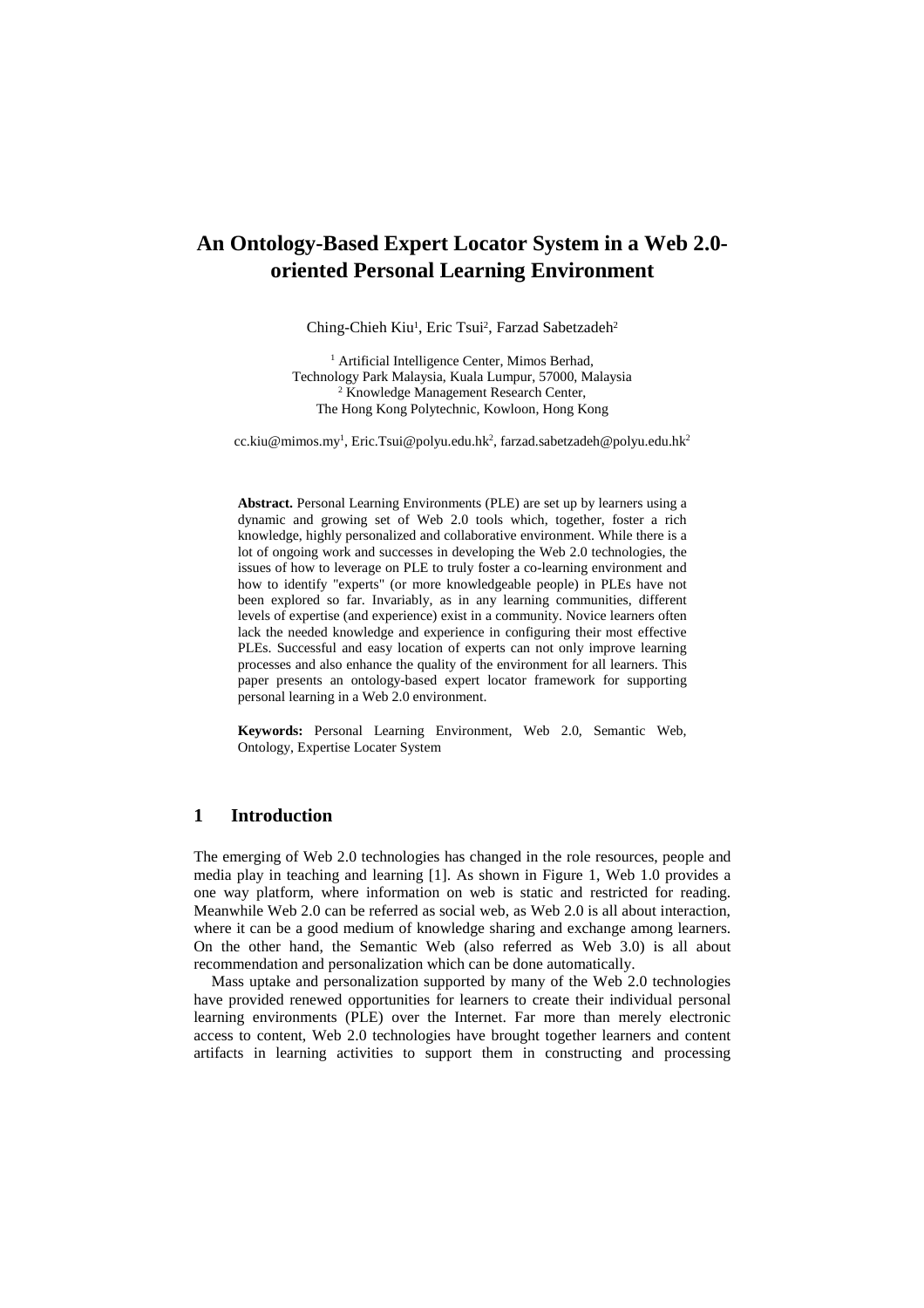knowledge. Typified by blogs, wikis, RSS, podcasts, social bookmarks, mashups and more, Web 2.0 technologies are pervasive, ubiquitous, convenient and economical/free for everyone to use. These technologies also help to harness, analyse, share, prioritise and summarize opinions and preferences from individuals participating in networked learning communities.



Figure 1. The view of data exchange [1] Figure 2. Personal Learning Environment [2]

Personal Learning Environments (PLE) are individual educational platforms that help learners manage and take control of their own learning [3, 4]. Such a platform provides support for learners to manage their own learning contents and processes to pursue their learning objectives [1]. A PLE platform also enables learners to communicate with other on the process of learning, for effective knowledge sharing and collaborative knowledge creation [5]. In summary, a PLE platform provides an environment for learners to managing information, generating content and connecting with others as shown in Figure 2. PLE can also engage learners in a collaborative way thereby helping to, among others, combat information overload, maintain relevance and quality of discussions, as well as foster an ongoing co-learning environment.

PLEs are commonly, though not necessarily, set up by learners using a dynamic and growing set of Web 2.0 tools which, comprised of the Web 2.0 technologies integration like social bookmarking, blogs, Wikis, Youtube, RSS feeds, Twitter, Facebook, and other social software as depicted in Figure 3. Each participant is an independent learner, has his/her own learning environment made up by various Web 2.0 components in the PLE. Together, the adopted tools, the network, and the learners (whom may also include teachers, graduates, practitioners and other guests) constitute a (knowledge) rich, personalized and collaborative environment. For example, the second author has established a PLE using Contact, GReader and Buzz in Google. This platform has been deployed to students at The Hong Kong Polytechnic University for 2 consecutive semesters with very encouraging feedback [6].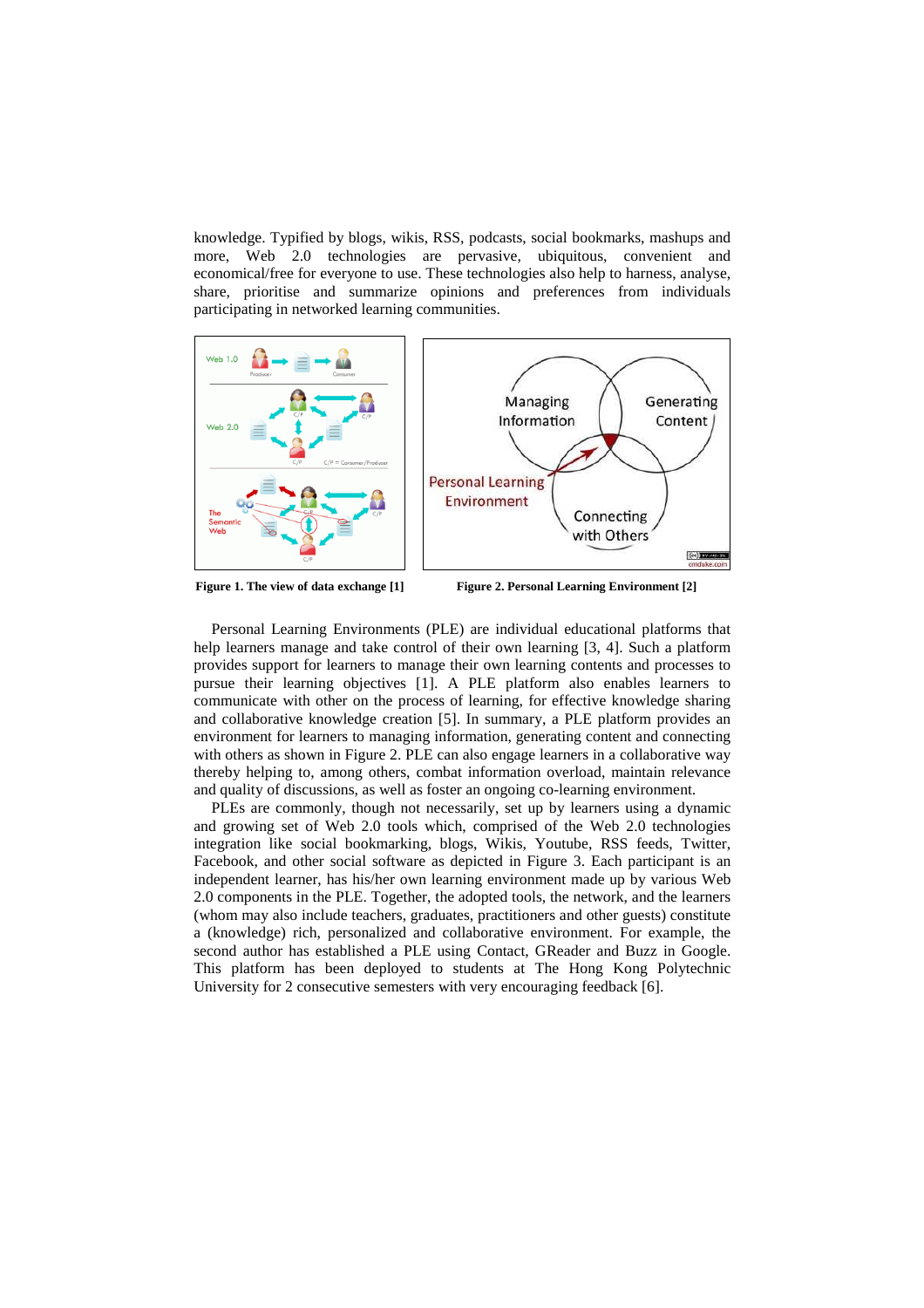

**Figure 3. An Overview of Personal Learning Environment in Web 2.0 Environment [6]** 

While there is a lot of ongoing work and successes in developing the Web 2.0 technologies, the issues of how to leverage on PLE to truly foster a co-learning environment and how to identify "experts" (or more knowledgeable people) in PLEs have not been explored so far. Invariably, as in any learning communities, different levels of expertise (and experience) exist in a community. Novice learners often lack the needed knowledge and experience in, among other things, configuring their most effective PLEs, sourcing high quality content, determining the relevance of the content, and dealing with information overload. Successful location of expert learners can not only improve learning processes and also enhance the PLE of all learners by sharing assistance to novice learners on overcoming one or more of the above challenges. In a PLE deployed in an academic context (e.g. [6]), quality of knowledge is very much determined by the teachers, graduates and other guests (e.g. industry practitioners) who are participants in the PLE. In a commercial environment, a PLE can involve employees, subject matter experts, industry leaders, academics etc. as participants to ensure the quality of its content. This paper focuses specifically on the use of an ontology-based expert locater framework to enhance a Web 2.0 oriented personal learning environment.

#### **2 Research Background and Problem**

The emerging of Web 2.0 technologies has changed the way learners used technology to support their own learning by making it possible for knowledge workers to establish their own personalized learning environment. "Web2.0 is characterized by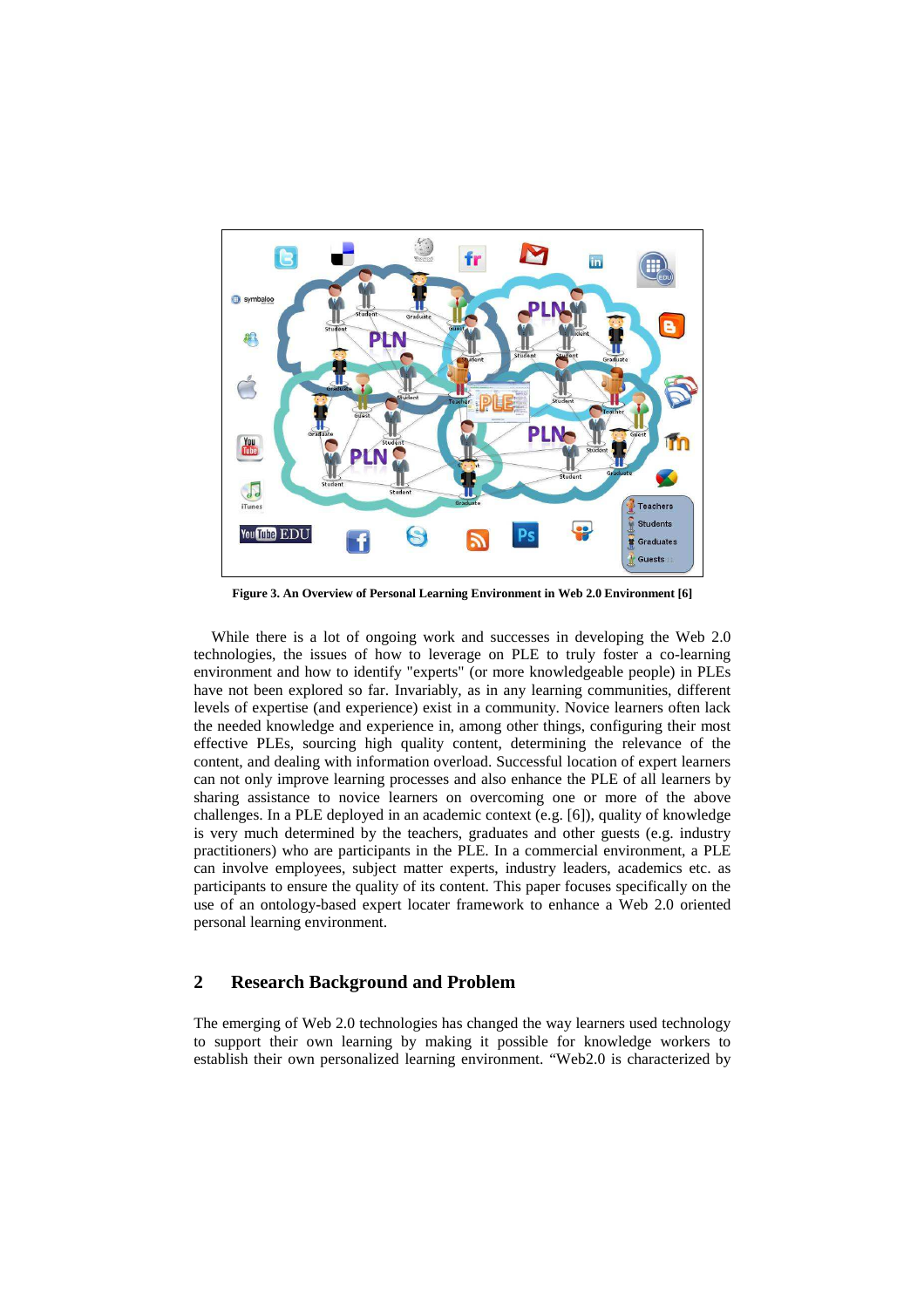being user-centered, improving user experience, achieving from collective intelligence, communicating in social network formation, and creating one's own knowledge with others" [7]. Web 2.0 technologies such as Facebook, Twitter, blogs, Wikis, social bookmarking etc. have been used by learners to design their own PLEs. Understandingly, owing to the background, age and many other factors, different learners have different preferences in adopting Web 2.0 technologies when his/her own PLE.

Needless to say, not all learners are at the same level of competency with regard to the topic of focus. Novice learners often lack prior knowledge to organize their learning resources to support their learning process; due to various reasons, they also under-leverage the use of Web 2.0 tools in establishing an effective personal learning environment. On the other hand, expert learners are generally far more resourceful and knowledgeable. As stated by the Universal Design for Learning [8], "They (Expert learners) bring considerable prior knowledge to new learning; they activate their prior knowledge to identify, organize, prioritize and assimilate new information. They recognize the tools and resources that would help them find, structure, and remember new information; and they know how to transform new information into meaningful and useable knowledge". Expert learners can be differentiated from novice learners based on their valuable skills on knowing how to learn, knowing which strategies work best and knowing what tool is more effective in the learning process. Hence, successful location and engagement with expert learners can help novice learners to improve their own learning process. According to Graham [9], "learning occurs best when an expert guides a novice from the novice's current level of knowledge to the expert's level of knowledge".

In addition, manually creating expert profiles is very tedious, time-consuming and expensive from PLE. Furthermore, there is a critical problem of maintaining up-todate expert profile of their adopted Web 2.0 technologies, and a person's expertise changes over time and it is not feasible to rely on experts to report developments to their expertise profile.

#### **4 A Survey of Expertise Locater System**

In an expert locater system, expert finding is carried out by matching a user query with the available/extracted expert user profiles. Formulating interest profile of experts based on their personal resources (i.e. a kind of derived implicit knowledge) is an important research topic in knowledge extraction. Most of the existing and past works lead to systems that operate in a proprietary environment and very few of them operate on the Web 2.0 platform. Whereas, the traditional expert findings are derived from intranet content such as web pages [10, 11], emails [12], technical reports/publications [13, 14, 15, 16, 17] and user's desktop content [18). Looking at the resources, the system builds expert profile. Recently, Wikipedia [19] and social network [20, 21] have also been used in formulating expert profile.

Variants of expert locater systems can be found from existing works that are often designed for a specific matching task. Wu & Yang [15] developed an expert system to find the right expert (researcher) for a specific research project. A system for routing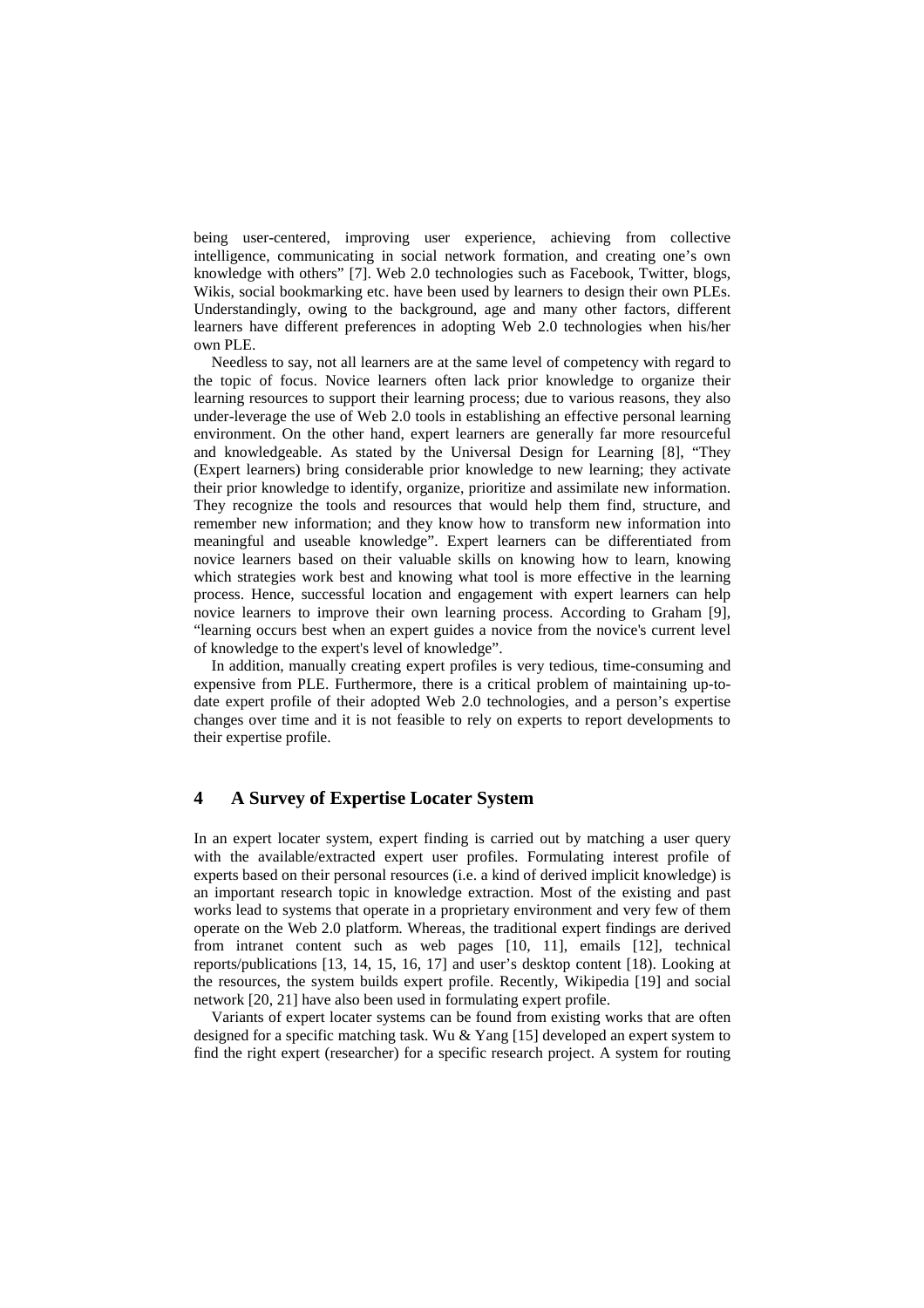conference papers to appropriate reviewers has been developed by Thiagarajan [17]. An ontology-based matching system for finding expert on specific academic field has been built by Liu et. al. [22]. Alpcan et. al. [23] designed a real-time search engine for an online community where users can query experts for help on various topics by processing expert documents such as resumes, webpages, blogs, etc. Chua [24] introduced a meta-search tool that searches for experts based on their blogs, bookmarks, and tags for help on specific topics.

Wu & Yang [15] use an ontology to support their expert matching. The developed system consists of four main components, which consists of ontology building, document formalization, similarity calculation and user interface. They utilize Protégé to develop the predetermined domain ontologies in which some related concepts are defined. Then, documents concerning experts and projects are formalized automatically or manually by means of concept trees with weights. Finally, a new method that integrates node-based and edge-based approach is used to match between projects and experts with the help of the domain ontologies.

Ontology has been used in the Thiagarajan [17]. research work to compute semantic similarity of user profiles using spreading activation networks to rank experts for a given requirement. They define the notion of semantic similarity between two user profiles by including additional related terms to a user profile by referring to an ontology, such as Wordnet or Wikipedia.

Liu et. al. [22] uses an expert ontology to integrate multiple expertise indications from heterogeneous data sources and domain ontology is used as foundation for building concept based-expertise profile. The expert ontology, which developed using Protégé, defines the key concepts relevant to experts within academic environment and also the relationships between these concepts. Meanwhile, the domain ontology characterizes the body of knowledge associated with the particular domain, it includes the definition of the key concepts, the attributes of the concepts (and the relations between concepts.

Alpcan et. al. [23] develop a real-time search engine for query experts by mapping user queries to an expert ontology tree where each node represents a (sub)topic. They convert each user query to a bag of words and associate each expert with its own bag, whereas the experts bag of words can be derived by processing personal documents such as resumes, webpages, blogs, etc.

Meanwhile, Chua [24] work demonstrates how to builds implicit expertise profiles from data shared through social computing services (Web 2.0) to locate experts. The meta-search tool aggregates results from blogs, social bookmarks, and people-tags using e-mail addresses as identifiers. The result of experts is presented according to recency, organizational structure, and geographic location.

The feature comparison of the above explained existing works are presented in Table 1.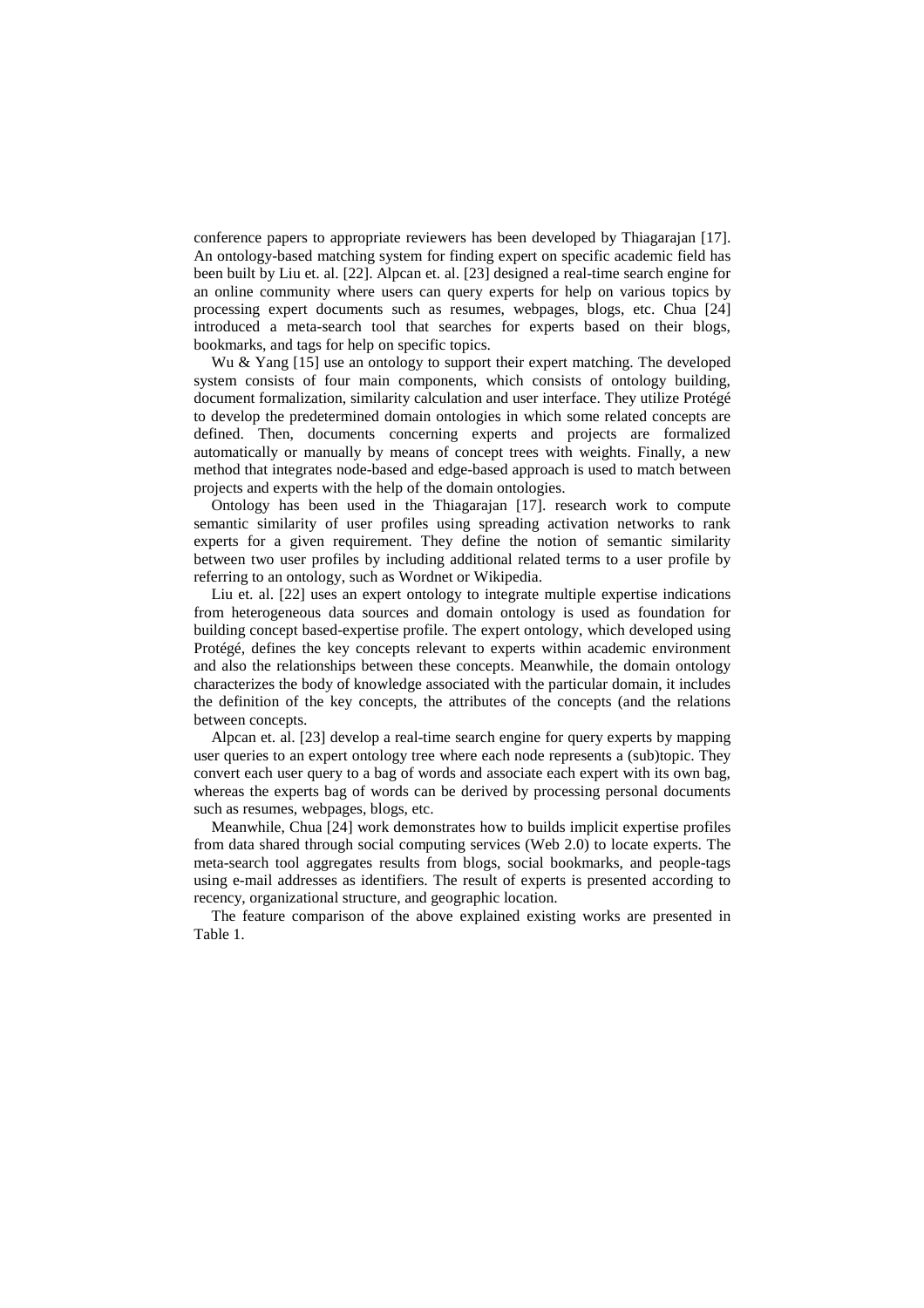|                     | Wu & Yang [15]                                                                                                                                                                                                                                                                                                                                                                                                                                                                             | Thiagarajan [17]                                                                                                                                                                                                                                                                                                                                                                                                                                                                                                                                                                                | Liu et. al. [22]                                                                                                                                                                                                                                                                                                                                                                               | Alpcan et. al. [23]                                                                                                                                                                                                                                                                                               | Chua [24]                                                                                                                                                      |
|---------------------|--------------------------------------------------------------------------------------------------------------------------------------------------------------------------------------------------------------------------------------------------------------------------------------------------------------------------------------------------------------------------------------------------------------------------------------------------------------------------------------------|-------------------------------------------------------------------------------------------------------------------------------------------------------------------------------------------------------------------------------------------------------------------------------------------------------------------------------------------------------------------------------------------------------------------------------------------------------------------------------------------------------------------------------------------------------------------------------------------------|------------------------------------------------------------------------------------------------------------------------------------------------------------------------------------------------------------------------------------------------------------------------------------------------------------------------------------------------------------------------------------------------|-------------------------------------------------------------------------------------------------------------------------------------------------------------------------------------------------------------------------------------------------------------------------------------------------------------------|----------------------------------------------------------------------------------------------------------------------------------------------------------------|
| Application         | Find an expert who<br>matches a certain<br>project                                                                                                                                                                                                                                                                                                                                                                                                                                         | User profile<br>matching through<br>ontologies                                                                                                                                                                                                                                                                                                                                                                                                                                                                                                                                                  | Ontology-based<br>expertise locator<br>for finding an<br>academic expert                                                                                                                                                                                                                                                                                                                       | Expert peering<br>system for<br>information<br>exchange                                                                                                                                                                                                                                                           | Search<br>expertise<br>profiles<br>through<br>intranet social<br>computing<br>services.                                                                        |
| Methodology         | An ontology is built<br>by Protégé to<br>fomalize the<br>documents.<br>Document<br>formalization and<br>concept extraction<br>are performed<br>through<br>automatically or<br>manually. MM<br>Method (Maximum<br>Matching Method)<br>is used to<br>segmenting Chinese<br>documents into<br>words.<br>The<br>Concept Filler is<br>used to process the<br>document into<br>words by assigning<br>their weights<br>manually in order to<br>improve the<br>precision of concept<br>extraction. | User profiles are<br>defined as bag-of-<br>words (BOW)<br>representation.<br>The process of<br>spreading is used<br>to include<br>additional related<br>terms to a user<br>profile by<br>referring to an<br>ontology<br>(Wordnet or<br>Wikipedia).<br>Similarity<br>between two user<br>profiles is<br>computed with<br>ontology-based<br>Spreading<br>Activation<br>Networks (SAN).<br>Multiple<br>mechanisms for<br>extending user<br>profiles (set and<br>graph based<br>spreading) and<br>semantic<br>matching (set<br>intersection and<br>bipartite graphs)<br>of profiles are<br>applied. | <b>Expert Ontology</b><br>is built and map<br>to exsiting<br>expertise sources<br>to semantically<br>enriched the<br>integrated<br>information.<br>Wrappers are ued<br>to extract<br>relevant<br>information from<br>different data.<br>The extracted<br>information is<br>converted into<br>XML format.<br>Based on the<br>integrated<br>information, each<br>expert's profile is<br>modeled. | Map expert<br>profiles and<br>queries,<br>which are given<br>by arbitrary<br>keyword lists,<br>onto subtrees. A<br>subsequenly<br>described measure<br>and mapping<br>algorithm is used<br>to perform<br>similarity measure<br>between any entity<br>representable by a<br>bag of words and<br>the ontology tree. | The<br>search tool<br>aggregates<br>results from<br>internal blogs,<br>social<br>bookmarks,<br>and people-tags<br>using e-mail<br>addresses as<br>identifiers. |
| Semantic Similarity | Calculate<br>similarities<br>between projects<br>and domain experts<br>for matching.                                                                                                                                                                                                                                                                                                                                                                                                       | Calculate<br>similarity<br>between two user<br>profiles with<br>ontology-based<br>Spreading<br>Activation<br>Networks (SAN)<br>by matching<br>Bipartite Graph.                                                                                                                                                                                                                                                                                                                                                                                                                                  | n.a                                                                                                                                                                                                                                                                                                                                                                                            | Calculate<br>similarity measure<br>for mapping from<br>the dictionary<br>space to the<br>ontology-space                                                                                                                                                                                                           | n.a                                                                                                                                                            |

## **Table 1. Features comparison of existing works**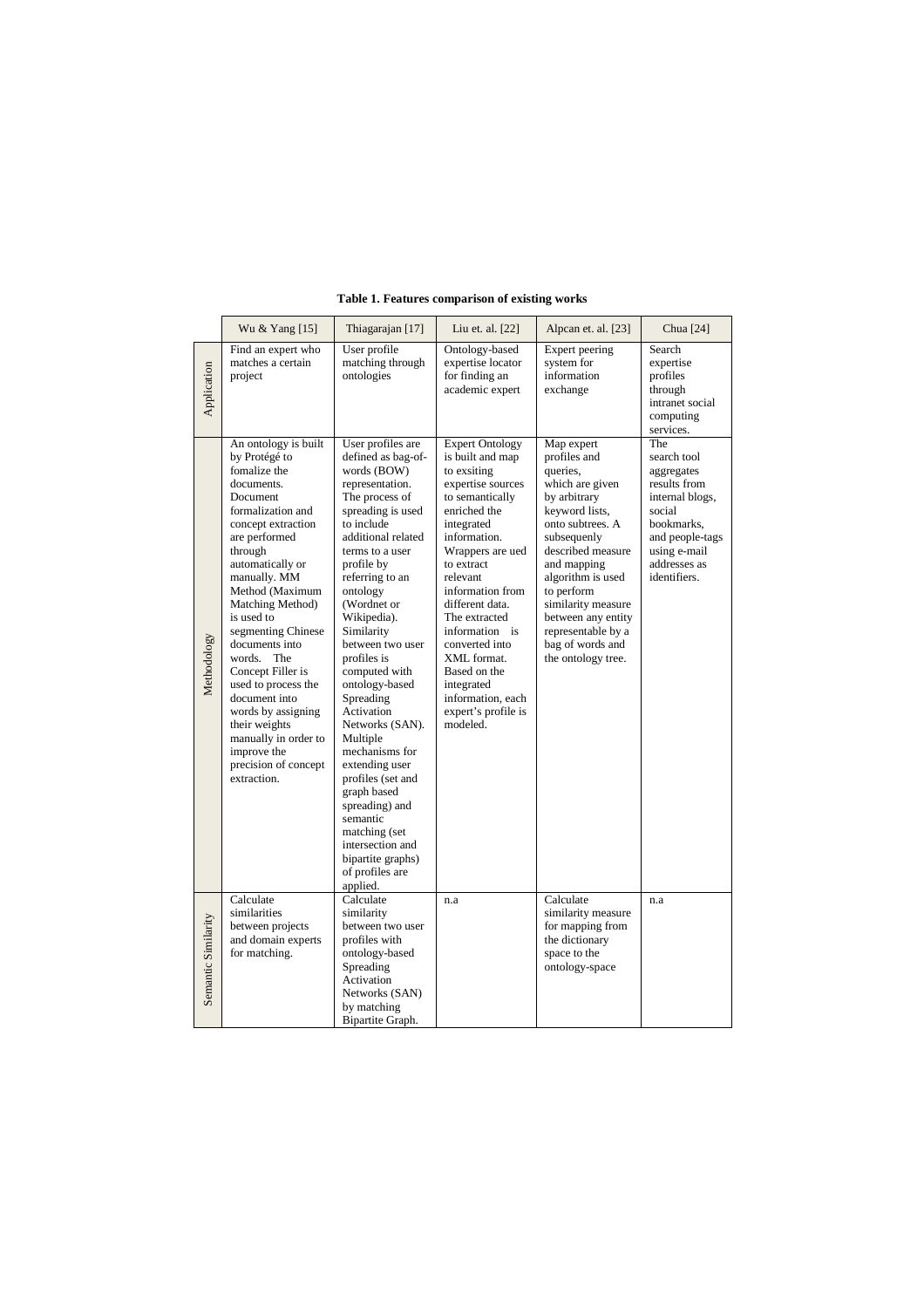|         | n.a | Wordnet or | n.a | Dictionary | n.a |
|---------|-----|------------|-----|------------|-----|
| hesauri |     | Wikipedia) |     |            |     |
|         |     |            |     |            |     |
| −       |     |            |     |            |     |

In contrast to the above discussed works, this research proposal aims to develop an ontology-based expert locator system to enhance the personal learning environment of a learner. New algorithm(s) will be developed for profiling expert learners from their personal learning environments by extracting implicit knowledge embedded in components and contents of the Web 2.0 technologies adopted by them. Such components and content may include, for example, discussions threads in forums, subscribed and rated content material, referral information and frequencies, social network connections, etc. Different Web 2.0 technologies, however, are using different, and mostly unstructured, knowledge representation formats to annotate their data. "An ontology is an explicit specification of a conceptualization" [25], where it provides machine-interpretable definitions of basic concepts in the domain and relations among them as depicted in Figure 4. Thus, ontology-based solution in designing expert locater system is, we believe, a promising solution to extract expert profile from heterogeneous data sources. Such an expert locater system can be applied to problem solving in e-business, consulting, marketing, recruitment and academia.



**Figure 4. Comparison of the Current Web and the Semantic Web [26]** 

# **5 Ontology Based Expert Locator Framework**

In this section, the ontology based expert locator framework is explicated. The framework consists of three main components, they are knowledge extraction engine, ontology-based expert model and query engine as depicted in Figure 5. The framework is aimed to enhance personal learning environment of a learner by extracting expert implicit knowledge from their adopted Web 2.0 technologies in their personal learning environments.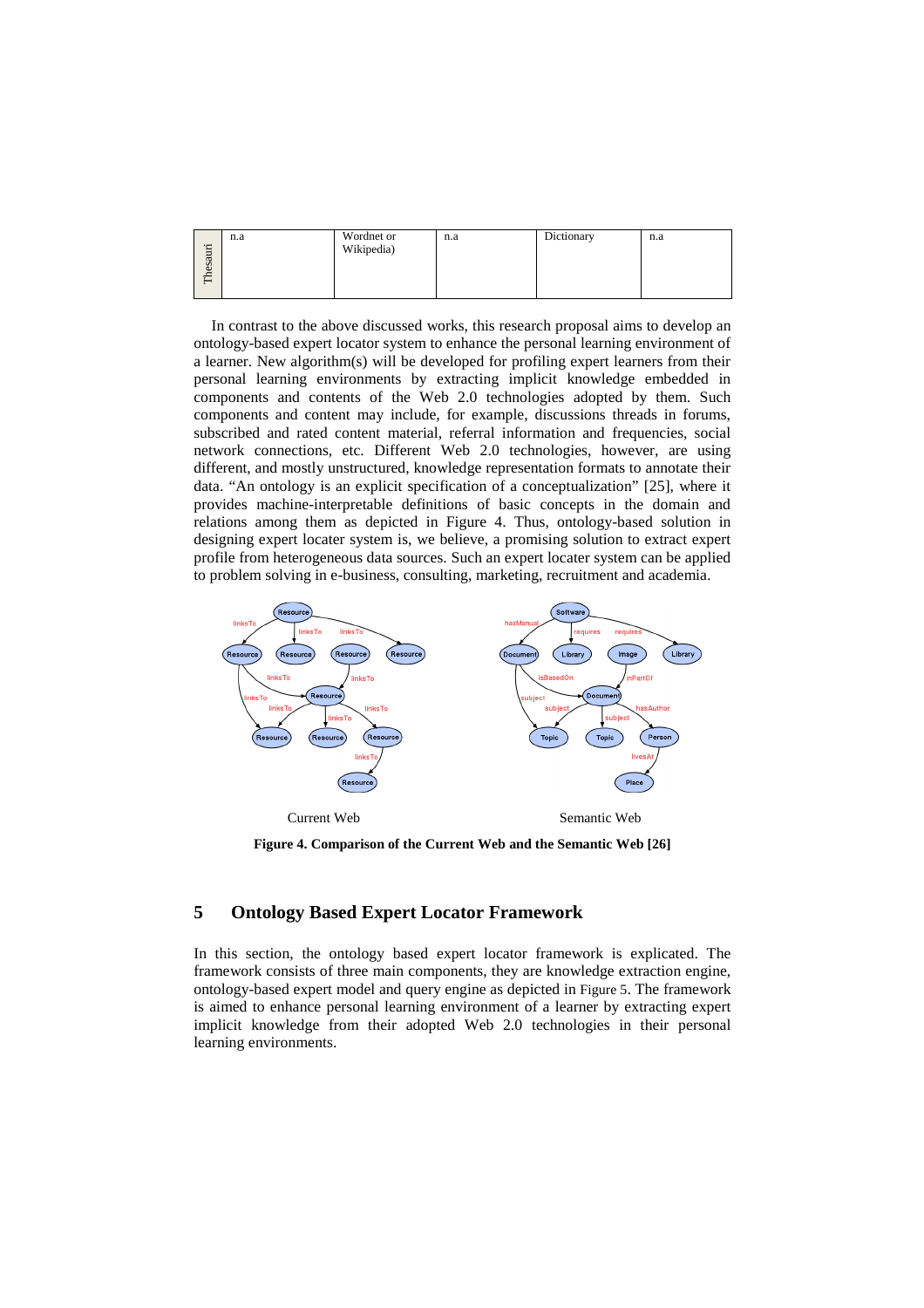- 1) *Ontology-based expert model* is formulated from expert profiling methodology. An expertise ontology will be designed and refined using an ontology builder, such as Protégé (http://protege.stanford.edu/).
- 2) *Knowledge extracting engine* is used to identify appropriate implicit knowledge of experts to be extracted for building the expertise profiling ontology. Extracting implicit knowledge from various Web 2.0 technologies is challenging due to different Web 2.0 technologies using different knowledge representation format to annotate their data. Hence, a dynamic knowledge extraction algorithm needs to be developed to deal with heterogeneous data format. Knowledge extraction techniques will be studied and explored at this stage. Among others, machine learning, natural language processing and ontology-based knowledge extraction techniques can be investigated for designing the knowledge extraction algorithm.

3) *Query engine* enable expert searching through ontology-based querying. The developed prototype can be tested on a personal portal in the public domain, such as iGoogle, Netvibes, Gingervibes, MyYahoo, MyMSN etc.



**Figure 5. An ontology-based expert locater framework [31]** 

### **6 Expert Locator and Quality Knowledge**

The notion of knowledge distinguishes it from information by being a process than merely an end-user product [27]. Quality knowledge can be seen from different aspects and is more subjective than information. These dimensions can be in ontology quality dimension, knowledge item quality dimension, knowledge retainer quality dimension and knowledge usage quality dimension [28]. Although all these dimensions may be defined the same for data, information and knowledge, but in terms of measurability, there significantly different [27]. Burton-Jones et. al. [29] classifies this assessment metrics into syntactic, semantic, pragmatic and social aspects for ontology quality. As the input to the ontology-based profiling in our expert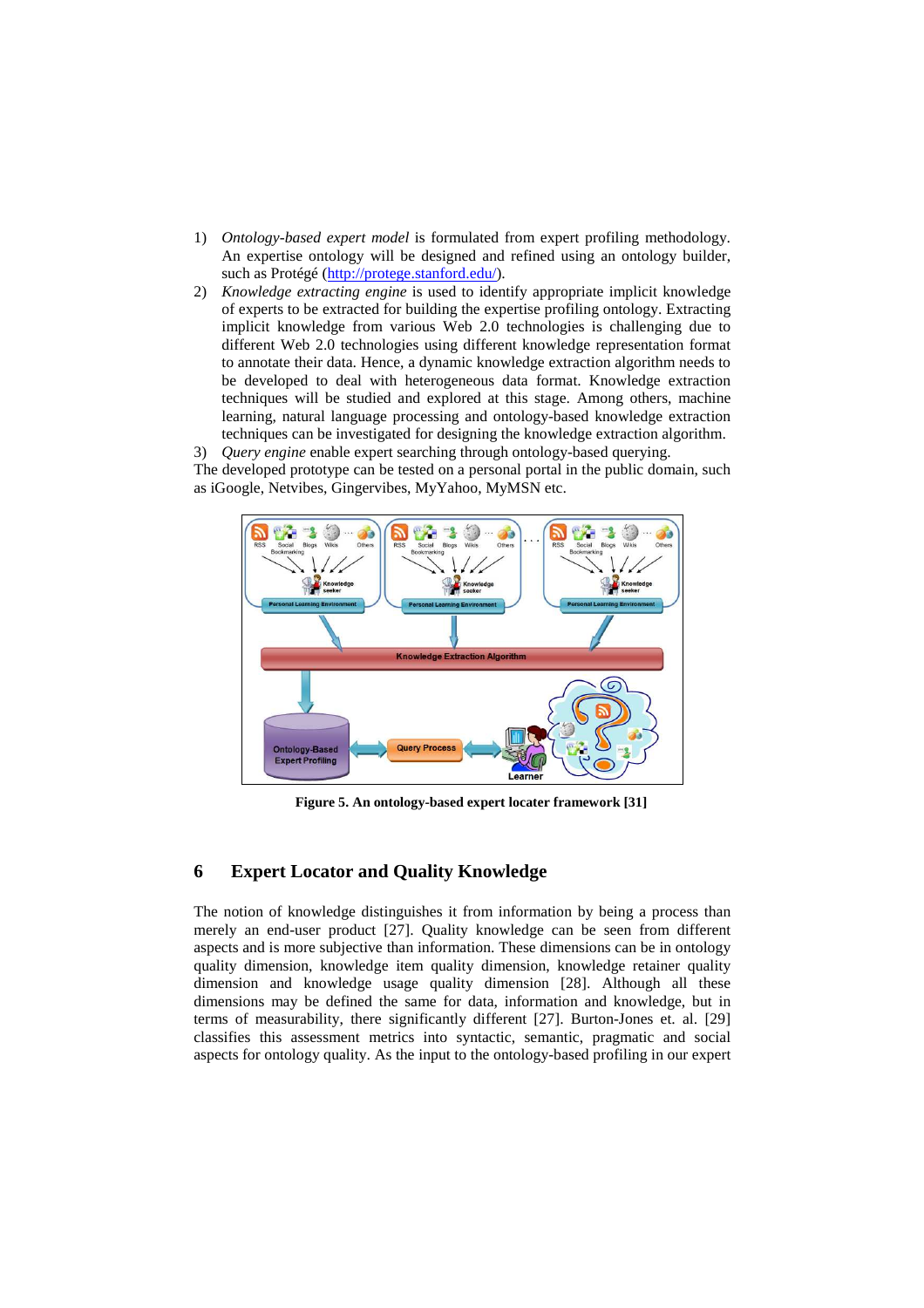locator may come from different people within different domains, the ontology should be able to conceptualize generic to several domains (Generic Ontologies<sup>1</sup>) [30]. This calls for a high emphasis on the ontology quality metrics as low quality ontologies will significantly affect the usefulness in any application [29]. This takes the ontology profiling engine to use appropriate metrics to measure not only the information available to the repository, but the usefulness of acquired knowledge by the end-user within a PLE process and not as a byproduct of knowledge sharing.

# **7 Conclusions**

In this paper, we have presented a comprehensive survey of the expert locator. We have also proposed a new framework to locate expert from the Web 2.0 environment to support learners in the learning process to pursue their objectives. We have also discussed quality knowledge for ontology-based profiling.

#### **References**

 $\overline{a}$ 

- 1. Educause Learning Initiative; 7 Things You Should Know About Personal Learning Environments. http://net.educause.edu/ir/library/pdf/ELI7049.pdf, May (2009)
- 2. Edtechatauille; What is a Personal Learning Environment? http://edtechatouille.blogspot.com/2009/07/what-is-personal-learning-environment.html Sept (2009)
- 3. Van Harmelen, H., "Design trajectories: four experiments in PLE implementation", Interactive Learning Environments, 1744-5191, Volume 16, Issue 1, 2008, Pages 35 – 46
- 4. Wikipedia; Personal Learning Environment. http://en.wikipedia.org/wiki/Personal\_Learning\_Environment (2011)
- 5. Cahtti, A,; Personal Environments Loosely Joined, Mohamed Amine Chatti's ongoing research on Technology Enhanced Learning, http://mohamedaminechatti.blogspot.com/2007/01/personal-environments-looselyjoined.html, Jan (2007)
- 6. Tsui, E., Personal Learning Environment & Network (PLE&N), The Hong Kong Polythecnic University, Hong Kong, (2010)
- 7. Zhao C., Wang F., Zheng W., Liu Z., Wei H., Li X. (2008) The Research and Design of Personal Knowledge Management Model Based on Web2.0. International Symposium on Knowledge Acquisition and Modeling KAM'08, Dec 12-22, 2008, Wuhan China, pp. 89-92.
- 8. The Universal Design for Learning (2008) Universal Design for Learning Guidelines Version 1.0. Available: http://udlguidelines.wordpress.com/introduction/what-are-expertlearners/
- 9. Graham A. (2006) Personal Learning Environments. Available: http://www.knownet.com/writing/weblogs/Graham\_Attwell/entries/6521819364
- 10. Mattox D., Maybury M. T. and Morey, D. (1999) Enterprise expert and knowledge discovery, Proc. of the HCI International '99, pp. 303–307.
- 11. Zhu J., Gonçalves A., Uren V., Motta E. and Pacheco R. (2005) Mining Web Data for Competency Management. Web Intelligence '05, pp. 94-100.

<sup>&</sup>lt;sup>1</sup> Generic here means independent of any application or have low value to a specific application